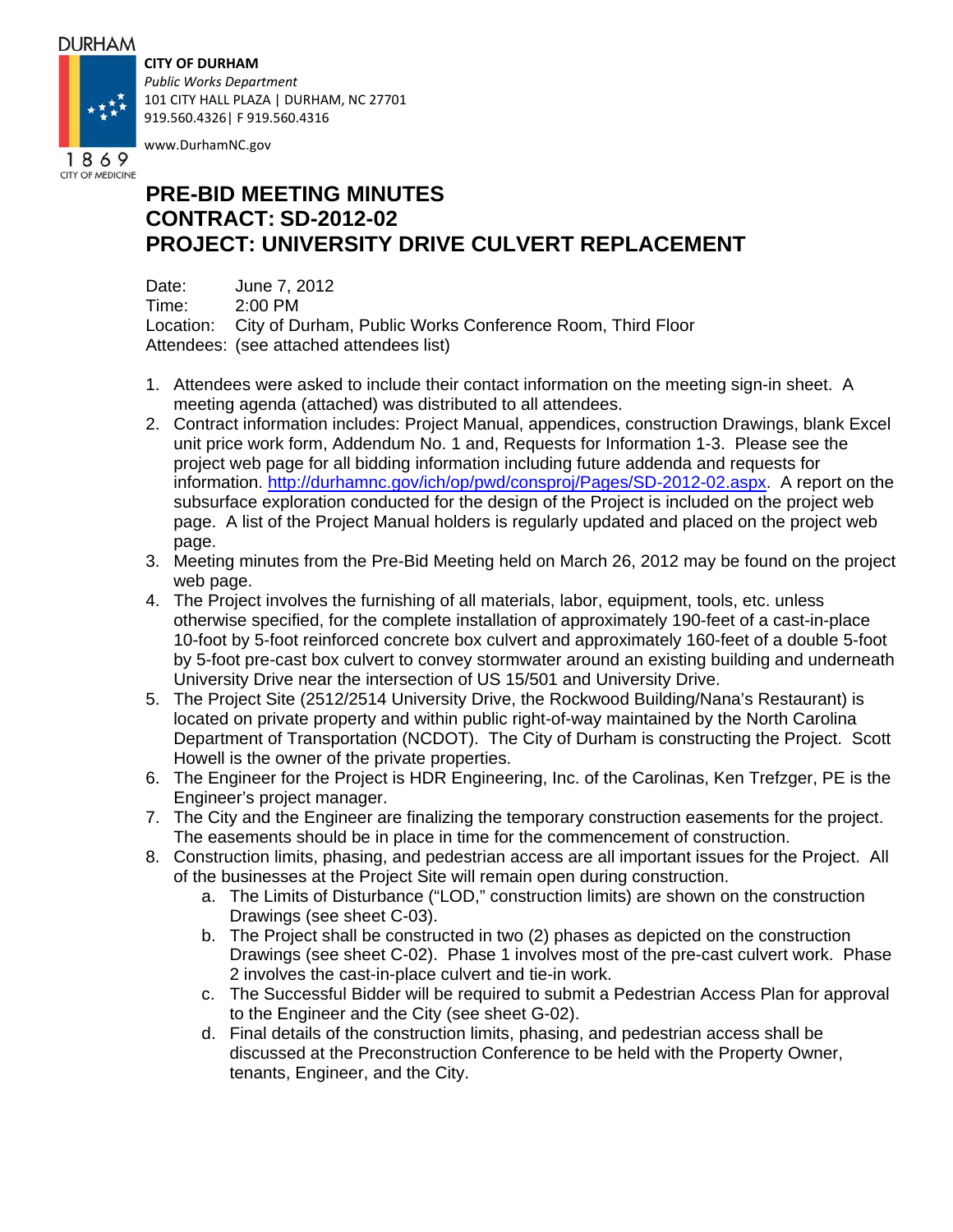## Pre-Bid Meeting Minutes – June 7, 2012 Pre-Bid Meeting - University Drive Culvert Replacement Page 2 of 3

- 9. Additional work of a similar nature and similar unit items (up to 50%) may be included in this Contract (see section C-700, paragraph 10.01.C of the Project Manual).
- 10. Dan Love with the Department of Equal Opportunity and Equity Assurance (EO/EA) will discuss concerns related to Small Disadvantaged Business Enterprise (SDBE) requirements for bidding.
	- a. Minority SDBE participation goal is 7%, women SDBE participation goal is 3%.
	- b. Bidders must be prequalified with EO/EA or the other entities recognized by EO/EA; completed forms shall be submitted by Friday, June 8, 2012.
	- c. A list of SDBE firms is included in the Project Manual. The list was created approximately three months ago. Please verify all SDBE Subcontractors are registered with EO/EA or an approved substitute. If there is any question concerning the status of a Subcontractor you may contact Dan Love at (919) 560-4180, ext. 17245.
	- d. The Successful Bidder will be required to submit additional information concerning Subcontractors.
	- e. All prequalification applications will be reviewed prior to the Bid Opening. All forms needed for prequalification are included in the Project Manual appendices and the EO/EA web site (http://durhamnc.gov/ich/as/eoea/Documents/equal\_prequal\_app.pdf).
	- f. The E-101 form must be signed and submitted regardless of participation for Bids to be deemed responsive.
	- g. Firms that are not designated "minority" or "women" may be used to meet either goal. Firms cannot be split to meet both goals.
	- h. Bids which do not meet the participation goals must include documentation of a good faith effort.
	- i. HUB certified firms must also be certified with the City of Durham.
- 11. The Project currently involves 52 items. Beside each item number the standard reference is included. Out of the 52 items, 13 have Special Provisions (A through M). Special Provisions are found in section 01061 of the Project Manual. The Engineer will briefly review the Special Provisions.
	- a. Box culvert excavation.
		- i. Dewatering and temporary diversion plan must be approved by the Engineer.
		- ii. Trenching and shoring require NCDOT approval.
	- b. Inlet sediment control device.
	- c. Asphalt cement binder.
		- i. No price adjustment.
	- d. Pre-cast concrete double 5-foot by 5-foot box culvert.
	- e. Pre-cast concrete headwall and wingwalls.
	- f. Concrete structures culvert.
	- g. Reinforcing steel culvert.
	- h. Concrete structures wingwalls.
	- i. Reinforcing steel wingwalls.
	- j. Water service adjustments, including fittings.
	- k. Sewer service adjustments, including fittings.
	- l. Gas service adjustments, including fittings. SCANA will be running the temporary service.
	- m. Water filled barrier.
- 12. Discussed Addendum No. 1 and Requests for Information 1-3.
- 13. It is anticipated that a Notice to Proceed may be issued by August or September of 2012. SCANA will be relocating a natural gas line in University Drive between now and Phase 2. The Contractor shall be responsible for coordinating with SCANA during Phase 1. NCDOT will be installing a new traffic signal at the intersection of Hope Valley Road and West Cornwallis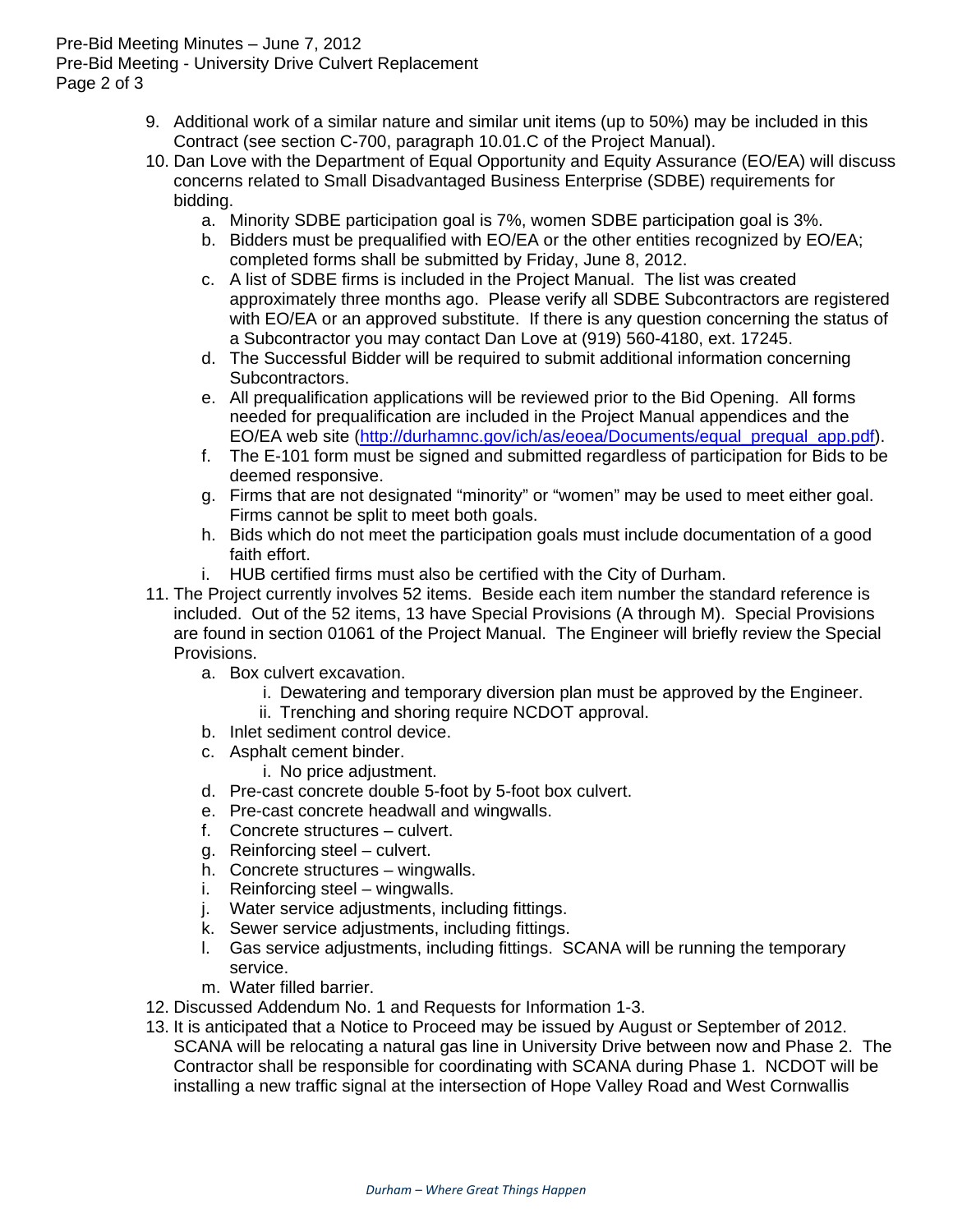## Pre-Bid Meeting Minutes – June 7, 2012

Pre-Bid Meeting - University Drive Culvert Replacement

Page 3 of 3

Road. A requirement of the Project is that this new signal must be installed by NCDOT prior to detouring traffic off of University Drive during Phase 2 (see sheet C-05).

- 14. Contract Times: 150-calendar days to Substantial Completion, 180-calendar days to Final Completion.
- 15. A blank Excel unit price work form may be found on the project web site for inclusion in Bids. It is the Bidder's responsibility to ensure all items in the Unit Price Work Form are correct.
- 16. Contractor shall use Primavera Contract Management and Project Management during the execution of the Contract.
- 17. In order to receive e-mail notification of any addenda or clarifications, send an e-mail to SSD projects@durhamnc.gov notifying the City of your intent to bid on this project.
- 18. Any errors or omissions discovered in the Project Manual or construction Drawings should be brought to the attention of the Engineer and the City in writing.
- 19. All questions or requests for information must be submitted by 5:00 PM, Friday, June 8, 2012. No addenda will be issued after Monday, June 11, 2012.
- 20. Compile Bid packages carefully. Include all of the required items. Submit bid packages prior to the Bid Opening on Friday, June 15, 2012 at 2:00 PM to be held in this same conference room.
- 21. Attendee questions.
	- a. Who is responsible for relocating the power pole shown on sheet C-02 Phasing and Demolition Plan? Also, there are a good many power lines on-site that may need to be held or temporarily relocated during construction, who is responsible for coordinating and performing this work? *Look for an RFI or Addendum on this subject Monday, June 11, 2012.*
	- b. Is there a requirement to be present at both Pre-Bid Meetings as stated in Section 00 21 15 – Instructions to Bidders, Paragraph 1.6.A? *Look for an RFI or Addendum on this subject Monday, June 11, 2012.*

Meeting minutes were prepared by Dana P. Hornkohl on June 11, 2012. Please provide comments and/or additions concerning these minutes by e-mail to Dana.Hornkohl@DurhamNC.gov by close of business, Wednesday, June 13, 2012.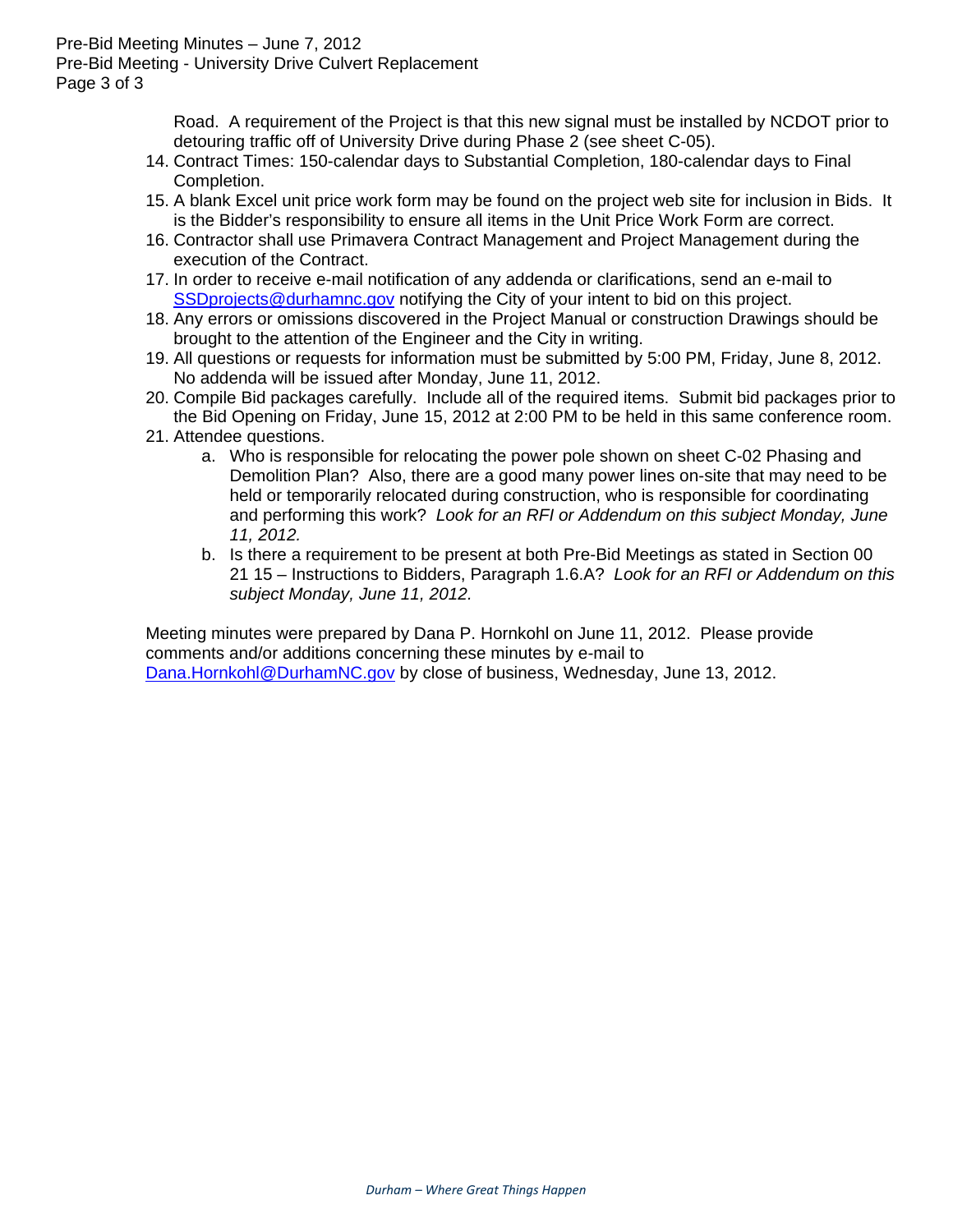## **DURHAM**

## **CITY OF DURHAM**



*Public Works Department* 101 CITY HALL PLAZA | DURHAM, NC 27701 919.560.4326| F 919.560.4316

www.DurhamNC.gov

# **PRE-BID MEETING AGENDA CONTRACT: SD-2012-02 PROJECT: UNIVERSITY DRIVE CULVERT REPLACEMENT**

Date: June 7, 2012 Time: 2:00 PM Location: City of Durham, Public Works Conference Room, Third Floor

- 1. Please provide your contact information on the meeting sign-in sheet.
- 2. Contract information includes: Project Manual, appendices, construction Drawings, blank Excel unit price work form, Addendum No. 1 and, Requests for Information 1-3. Please see the project web page for all bidding information including future addenda and requests for information. http://durhamnc.gov/ich/op/pwd/consproj/Pages/SD-2012-02.aspx. A report on the subsurface exploration conducted for the design of the Project is included on the project web page. A list of the Project Manual holders is regularly updated and placed on the project web page.
- 3. Meeting minutes from the Pre-Bid Meeting held on March 26, 2012 may be found on the project web page.
- 4. The Project involves the furnishing of all materials, labor, equipment, tools, etc. unless otherwise specified, for the complete installation of approximately 190-feet of a cast-in-place 10-foot by 5-foot reinforced concrete box culvert and approximately 160-feet of a double 5-foot by 5-foot pre-cast box culvert to convey stormwater around an existing building and underneath University Drive near the intersection of US 15/501 and University Drive.
- 5. The Project Site (2512/2514 University Drive, the Rockwood Building/Nana's Restaurant) is located on private property and within public right-of-way maintained by the North Carolina Department of Transportation (NCDOT). The City of Durham is constructing the Project. Scott Howell is the owner of the private properties.
- 6. The Engineer for the Project is HDR Engineering, Inc. of the Carolinas, Ken Trefzger, PE is the Engineer's project manager.
- 7. The City and the Engineer are finalizing the temporary construction easements for the project. The easements should be in place in time for the commencement of construction.
- 8. Construction limits, phasing, and pedestrian access are all important issues for the Project. All of the businesses at the Project Site will remain open during construction.
	- a. The Limits of Disturbance ("LOD," construction limits) are shown on the construction Drawings (see sheet C-03).
	- b. The Project shall be constructed in two (2) phases as depicted on the construction Drawings (see sheet C-02). Phase 1 involves most of the pre-cast culvert work. Phase 2 involves the cast-in-place culvert and tie-in work.
	- c. The Successful Bidder will be required to submit a Pedestrian Access Plan for approval to the Engineer and the City (see sheet G-02).
	- d. Final details of the construction limits, phasing, and pedestrian access shall be discussed at the Preconstruction Conference to be held with the Property Owner, tenants, Engineer, and the City.
- 9. Additional work of a similar nature and similar unit items (up to 50%) may be included in this Contract (see section C-700, paragraph 10.01.C of the Project Manual).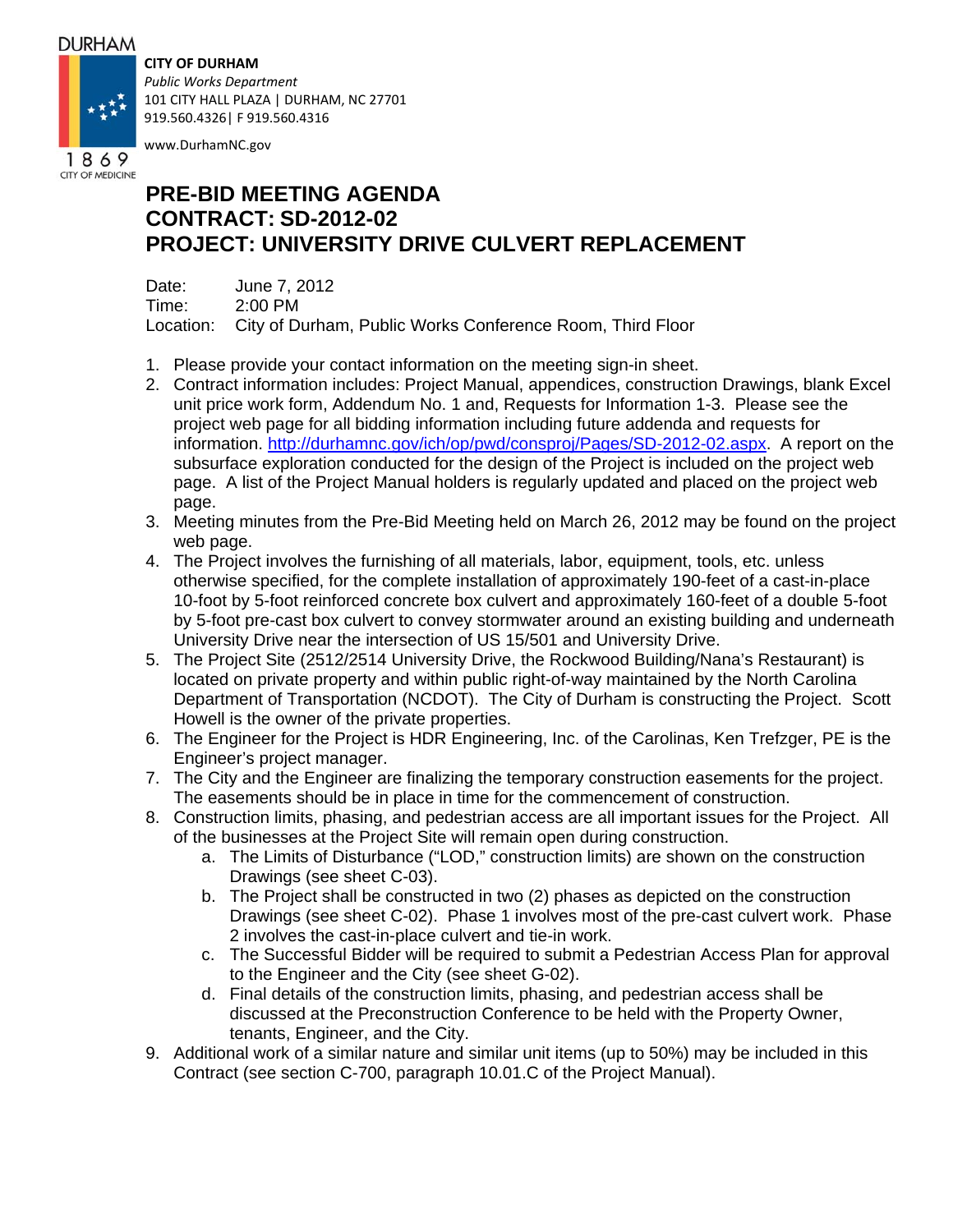Pre-Bid Meeting Agenda – June 7, 2012 Pre-Bid Meeting - University Drive Culvert Replacement Page 2 of 3

- 10. Dan Love with the Department of Equal Opportunity and Equity Assurance (EO/EA) will discuss concerns related to Small Disadvantaged Business Enterprise (SDBE) requirements for bidding.
	- a. Minority SDBE participation goal is 7%, women SDBE participation goal is 3%.
	- b. Bidders must be prequalified with EO/EA or the other entities recognized by EO/EA; completed forms shall be submitted by today, Thursday, June 7, 2012.
	- c. A list of SDBE firms is included in the Project Manual. The list was created approximately three months ago. Please verify all SDBE Subcontractors are registered with EO/EA or an approved substitute. If there is any question concerning the status of a Subcontractor you may contact Dan Love at (919) 560-4180, ext. 17245.
	- d. The Successful Bidder will be required to submit additional information concerning Subcontractors.
	- e. All prequalification applications will be reviewed prior to the Bid Opening. All forms needed for prequalification are included in the Project Manual appendices and the EO/EA web site (http://durhamnc.gov/ich/as/eoea/Documents/equal\_prequal\_app.pdf).
	- f. The E-101 form must be signed and submitted regardless of participation for Bids to be deemed responsive.
	- g. Firms that are not designated "minority" or "women" may be used to meet either goal. Firms cannot be split to meet both goals.
	- h. Bids which do not meet the participation goals must include documentation of a good faith effort.
- 11. The Project currently involves 52 items. Beside each item number the standard reference is included. Out of the 52 items, 13 have Special Provisions (A through M). Special Provisions are found in section 01061 of the Project Manual. The Engineer will briefly review the Special Provisions.
	- a. Box culvert excavation.
		- i. Dewatering and temporary diversion plan must be approved by the Engineer.
		- ii. Trenching and shoring require NCDOT approval.
	- b. Inlet sediment control device.
	- c. Asphalt cement binder.
		- i. No price adjustment.
	- d. Pre-cast concrete double 5-foot by 5-foot box culvert.
	- e. Pre-cast concrete headwall and wingwalls.
	- f. Concrete structures culvert.
	- g. Reinforcing steel culvert.
	- h. Concrete structures wingwalls.
	- i. Reinforcing steel wingwalls.
	- j. Water service adjustments, including fittings.
	- k. Sewer service adjustments, including fittings.
	- l. Gas service adjustments, including fittings. SCANA will be running the temporary service.
	- m. Water filled barrier.
- 12. Discuss Addendum No. 1 and Requests for Information 1-3.
- 13. It is anticipated that a Notice to Proceed may be issued by August 2012. SCANA will be relocating a natural gas line in University Drive between now and Phase 2. The Contractor shall be responsible for coordinating with SCANA during Phase 1. NCDOT will be installing a new traffic signal at the intersection of Hope Valley Road and West Cornwallis Road. A requirement of the Project is that this new signal must be installed by NCDOT prior to detouring traffic off of University Drive during Phase 2 (see sheet C-05).
- 14. Contract Times: 150-calendar days to Substantial Completion, 180-calendar days to Final Completion.